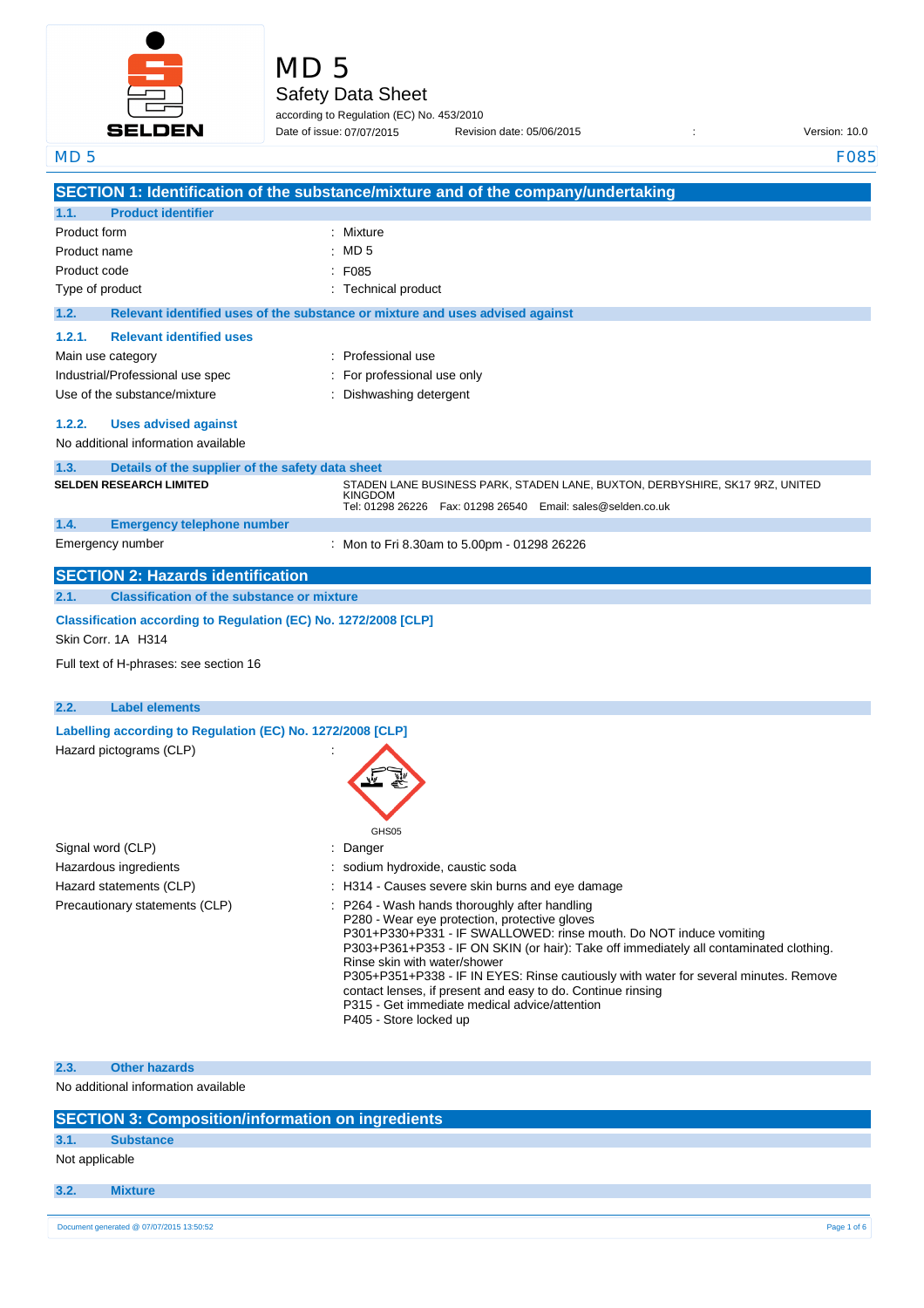according to Regulation (EC) No. 453/2010

| <b>Name</b>                    | <b>Product identifier</b>                                             | $\frac{9}{6}$ | <b>Classification according to</b><br>Directive 67/548/EEC | <b>Classification according to</b><br><b>Requlation (EC) No.</b><br>1272/2008 [CLP] |
|--------------------------------|-----------------------------------------------------------------------|---------------|------------------------------------------------------------|-------------------------------------------------------------------------------------|
| sodium hydroxide, caustic soda | (CAS No) 1310-73-2<br>(EC no) 215-185-5<br>(EC index no) 011-002-00-6 | $5 - 15$      | C: R35                                                     | Skin Corr. 1A, H314                                                                 |

Full text of R- and H-phrases: see section 16

| <b>SECTION 4: First aid measures</b>                                          |                                                                                                                                     |
|-------------------------------------------------------------------------------|-------------------------------------------------------------------------------------------------------------------------------------|
| <b>Description of first aid measures</b><br>4.1.                              |                                                                                                                                     |
| First-aid measures general                                                    | : Get medical advice/attention if you feel unwell.                                                                                  |
| First-aid measures after inhalation                                           | Remove person to fresh air and keep comfortable for breathing.                                                                      |
| First-aid measures after skin contact                                         | Wash with plenty of soap and water. If skin irritation or rash occurs: Get medical<br>advice/attention.                             |
| First-aid measures after eye contact                                          | Immediately rinse with water for a prolonged period while holding the eyelids wide open. Get<br>immediate medical advice/attention. |
| First-aid measures after ingestion                                            | Do NOT induce vomiting. Rinse mouth. Drink plenty of water. Get medical advice/attention.                                           |
| 4.2.<br>Most important symptoms and effects, both acute and delayed           |                                                                                                                                     |
| Symptoms/injuries after inhalation                                            | : May cause respiratory irritation.                                                                                                 |
| Symptoms/injuries after skin contact                                          | Burns.                                                                                                                              |
| Symptoms/injuries after eye contact                                           | : Causes serious eye damage.                                                                                                        |
| Symptoms/injuries after ingestion                                             | Burns.                                                                                                                              |
| 4.3.                                                                          | Indication of any immediate medical attention and special treatment needed                                                          |
| Treat symptomatically.                                                        |                                                                                                                                     |
| <b>SECTION 5: Firefighting measures</b>                                       |                                                                                                                                     |
| <b>Extinguishing media</b><br>5.1.                                            |                                                                                                                                     |
| Suitable extinguishing media                                                  | : Carbon dioxide. Dry powder. Foam.                                                                                                 |
| 5.2.<br>Special hazards arising from the substance or mixture                 |                                                                                                                                     |
| Hazardous decomposition products in case of<br>fire                           | : Corrosive vapours.                                                                                                                |
| 5.3.<br><b>Advice for firefighters</b>                                        |                                                                                                                                     |
| No additional information available                                           |                                                                                                                                     |
|                                                                               |                                                                                                                                     |
| <b>SECTION 6: Accidental release measures</b>                                 |                                                                                                                                     |
| 6.1.                                                                          | Personal precautions, protective equipment and emergency procedures                                                                 |
| 6.1.1.                                                                        |                                                                                                                                     |
| For non-emergency personnel<br>Emergency procedures                           | : Evacuate unnecessary personnel.                                                                                                   |
|                                                                               |                                                                                                                                     |
| 6.1.2.<br>For emergency responders<br>Protective equipment                    | : Use personal protective equipment as required.                                                                                    |
|                                                                               |                                                                                                                                     |
| 6.2.<br><b>Environmental precautions</b><br>Avoid release to the environment. |                                                                                                                                     |
|                                                                               |                                                                                                                                     |
| 6.3.<br>Methods and material for containment and cleaning up                  |                                                                                                                                     |
| For containment                                                               | : Collect spillage.                                                                                                                 |
| Methods for cleaning up                                                       | : Soak up spills with inert solids, such as clay or diatomaceous earth as soon as possible.                                         |
| <b>Reference to other sections</b><br>6.4.                                    |                                                                                                                                     |
|                                                                               | For further information refer to section 8: "Exposure controls/personal protection". For further information refer to section 13.   |
| <b>SECTION 7: Handling and storage</b>                                        |                                                                                                                                     |
| <b>Precautions for safe handling</b><br>7.1.                                  |                                                                                                                                     |
| Precautions for safe handling                                                 | : Avoid contact with skin and eyes.                                                                                                 |
| Hygiene measures                                                              | : Do not eat, drink or smoke when using this product.                                                                               |
| 7.2.<br>Conditions for safe storage, including any incompatibilities          |                                                                                                                                     |
| Technical measures                                                            | : Does not require any specific or particular technical measures.                                                                   |
| Storage conditions<br>Incompatible products                                   | Keep container closed when not in use.<br>Oxidizing agent. Strong acids.                                                            |

| Special rules on packaging | : Keep only in original container. |
|----------------------------|------------------------------------|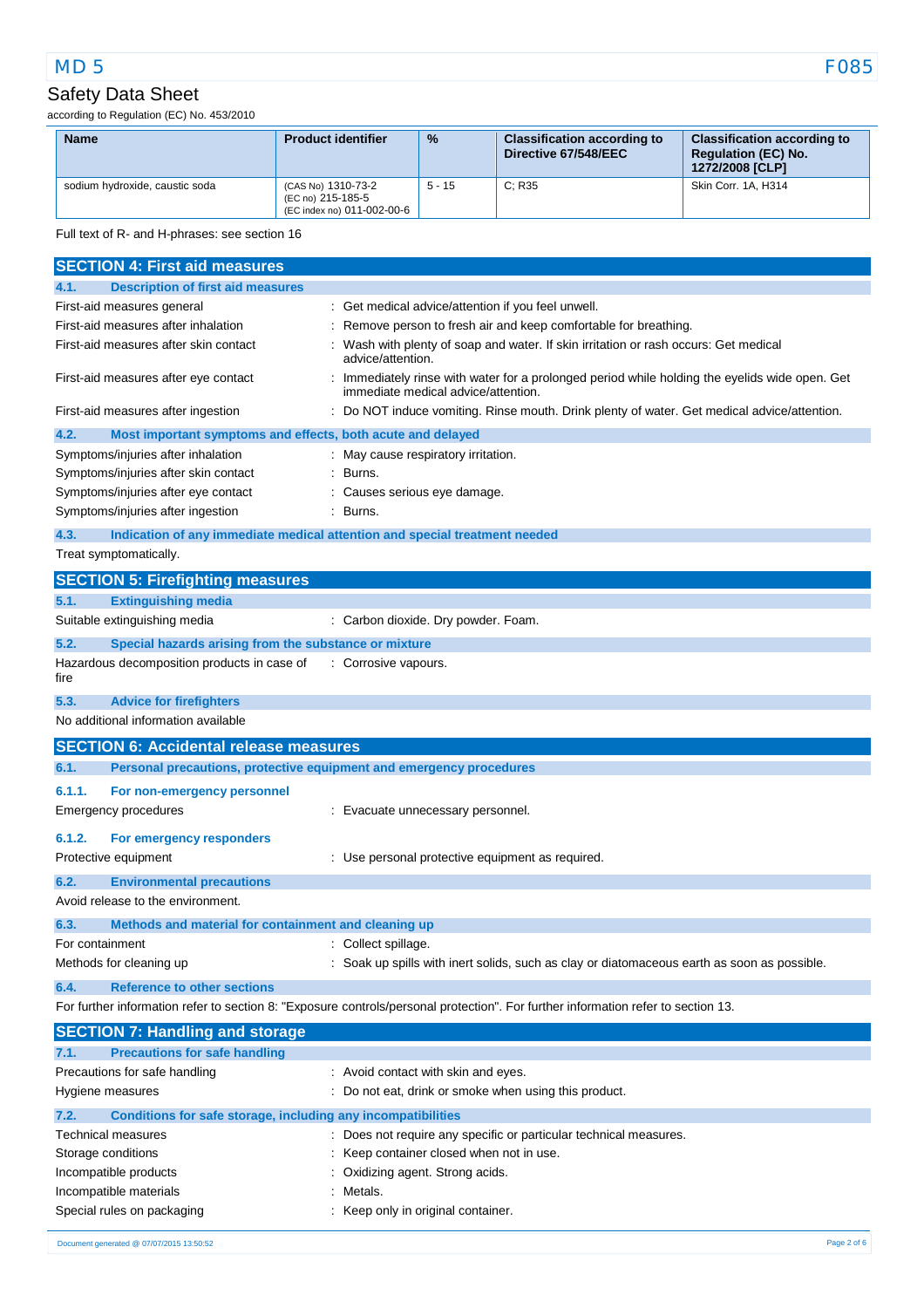according to Regulation (EC) No. 453/2010

#### **7.3. Specific end use(s)**

No additional information available

## **SECTION 8: Exposure controls/personal protection**

### **8.1. Control parameters** No additional information available

#### **8.2. Exposure controls**

Materials for protective clothing : Not required for normal conditions of use

Hand protection **in the contract of the Contract Servers** of Protective gloves

Eye protection  $\qquad \qquad$ : Safety glasses



Skin and body protection **interest and a set of the set of the set of the set of the set of the set of the set of the set of the set of the set of the set of the set of the set of the set of the set of the set of the set o** Respiratory protection : Not required for normal conditions of use

| <b>SECTION 9: Physical and chemical properties</b>            |                        |  |  |
|---------------------------------------------------------------|------------------------|--|--|
| 9.1.<br>Information on basic physical and chemical properties |                        |  |  |
| Physical state                                                | : Liquid               |  |  |
| Appearance                                                    | ÷<br>Liquid.           |  |  |
| Colour                                                        | light yellow.          |  |  |
| Odour                                                         | odourless.             |  |  |
| Odour threshold                                               | No data available      |  |  |
| pH                                                            | 13<br>÷                |  |  |
| Relative evaporation rate (butylacetate=1)                    | No data available      |  |  |
| Melting point                                                 | No data available      |  |  |
| Freezing point                                                | No data available      |  |  |
| <b>Boiling point</b>                                          | No data available      |  |  |
| Flash point                                                   | No data available      |  |  |
| Auto-ignition temperature                                     | No data available      |  |  |
| Decomposition temperature                                     | No data available      |  |  |
| Flammability (solid, gas)                                     | No data available      |  |  |
| Vapour pressure                                               | No data available      |  |  |
| Relative vapour density at 20 °C                              | No data available      |  |  |
| Relative density                                              | ÷<br>1.14              |  |  |
| Solubility                                                    | No data available<br>t |  |  |
| Log Pow                                                       | No data available      |  |  |
| Viscosity, kinematic                                          | No data available      |  |  |
| Viscosity, dynamic                                            | No data available      |  |  |
| Explosive properties                                          | No data available      |  |  |
| Oxidising properties                                          | No data available      |  |  |
| <b>Explosive limits</b>                                       | No data available      |  |  |
| <b>Other information</b><br>9.2.                              |                        |  |  |
| No additional information available                           |                        |  |  |
| <b>SECTION 10: Stability and reactivity</b>                   |                        |  |  |
| 10.1.<br><b>Reactivity</b>                                    |                        |  |  |
| No additional information available                           |                        |  |  |
| 10.2.<br><b>Chemical stability</b>                            |                        |  |  |
|                                                               |                        |  |  |

Stable under normal conditions.

## **10.3. Possibility of hazardous reactions**

No additional information available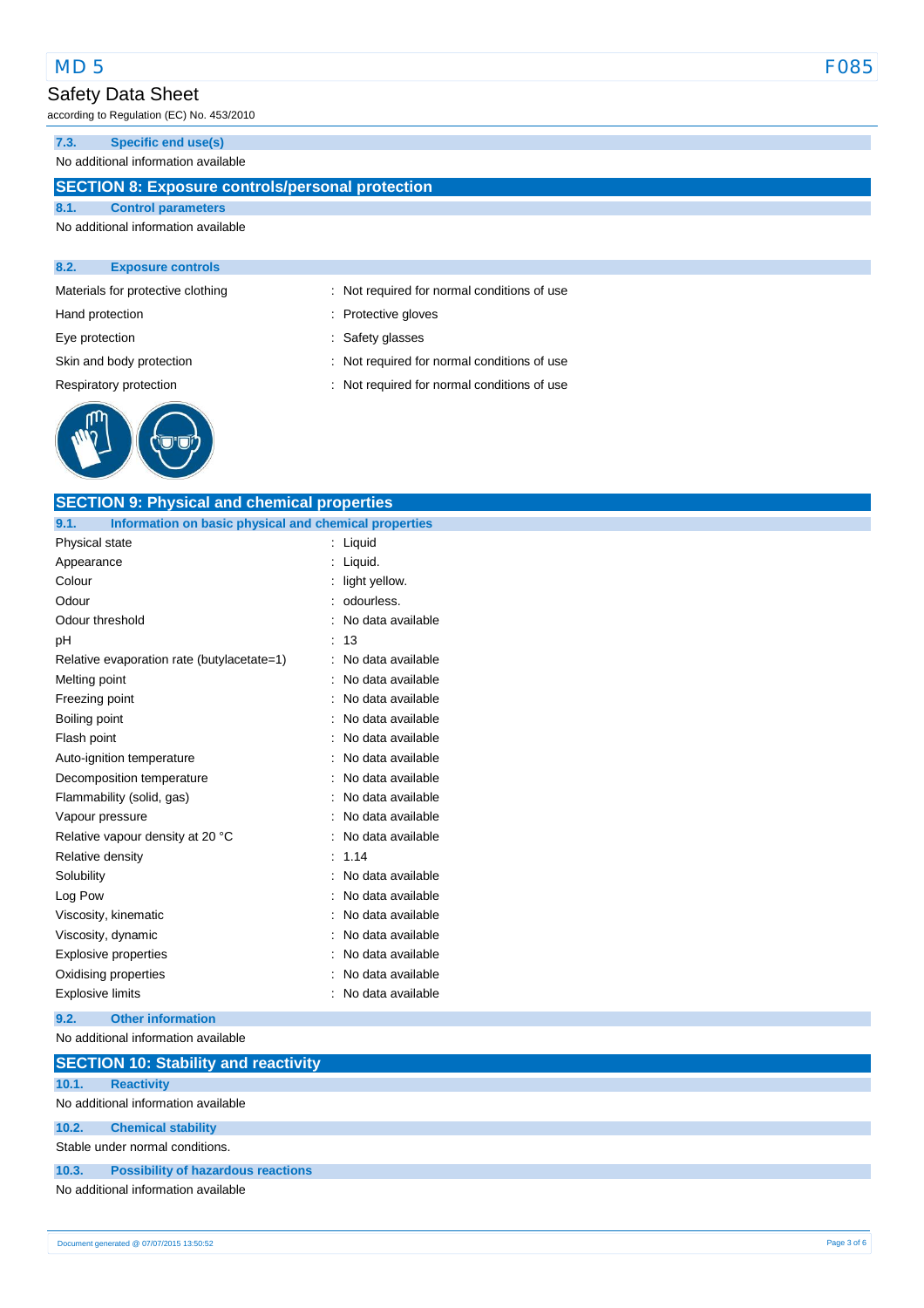| MD <sub>5</sub> | <b>F085</b> |
|-----------------|-------------|
|-----------------|-------------|

according to Regulation (EC) No. 453/2010

| 10.4.   | <b>Conditions to avoid</b>              |
|---------|-----------------------------------------|
|         | No additional information available     |
| 10.5.   | Incompatible materials                  |
| metals. |                                         |
| 10.6.   | <b>Hazardous decomposition products</b> |

No additional information available

| <b>SECTION 11: Toxicological information</b>          |                                                      |  |  |
|-------------------------------------------------------|------------------------------------------------------|--|--|
| Information on toxicological effects<br>11.1.         |                                                      |  |  |
| Acute toxicity                                        | : Not classified                                     |  |  |
| Skin corrosion/irritation                             | : Causes severe skin burns and eye damage.<br>pH: 13 |  |  |
| Serious eye damage/irritation                         | : Serious eye damage, category 1, implicit<br>pH: 13 |  |  |
| Respiratory or skin sensitisation                     | : Not classified                                     |  |  |
| Germ cell mutagenicity                                | : Not classified                                     |  |  |
| Carcinogenicity                                       | : Not classified                                     |  |  |
| Reproductive toxicity                                 | : Not classified                                     |  |  |
| Specific target organ toxicity (single exposure)      | : Not classified                                     |  |  |
| Specific target organ toxicity (repeated<br>exposure) | : Not classified                                     |  |  |
| Aspiration hazard                                     | : Not classified                                     |  |  |
| <b>SECTION 12: Ecological information</b>             |                                                      |  |  |

| 12.1. | <b>Toxicity</b>                            |
|-------|--------------------------------------------|
|       | No additional information available        |
| 12.2. | <b>Persistence and degradability</b>       |
|       | No additional information available        |
| 12.3. | <b>Bioaccumulative potential</b>           |
|       | No additional information available        |
| 12.4. | <b>Mobility in soil</b>                    |
|       | No additional information available        |
| 12.5. | <b>Results of PBT and vPvB assessment</b>  |
|       | No additional information available        |
| 12.6. | Other adverse effects                      |
|       | No additional information available        |
|       | <b>SECTION 13: Disposal considerations</b> |
| 13.1. | <b>Waste treatment methods</b>             |
|       | No additional information available        |

# **SECTION 14: Transport information**

In accordance with ADR / RID / IMDG / IATA / ADN

| <b>ADR</b>                                                              | <b>IMDG</b>                                    | <b>IATA</b>                   |
|-------------------------------------------------------------------------|------------------------------------------------|-------------------------------|
| 14.1.<br><b>UN number</b>                                               |                                                |                               |
| 1719                                                                    | 1719                                           | 1719                          |
| 14.2.<br>UN proper shipping name                                        |                                                |                               |
| CAUSTIC ALKALI LIQUID, N.O.S.                                           | CAUSTIC ALKALI LIQUID, N.O.S.                  | CAUSTIC ALKALI LIQUID, N.O.S. |
| <b>Transport document description</b>                                   |                                                |                               |
| UN 1719 CAUSTIC ALKALI LIQUID, N.O.S.<br>(Sodium hydroxide), 8, II, (E) | UN 1719 CAUSTIC ALKALI LIQUID, N.O.S., 8,<br>Ш |                               |
| 14.3.<br><b>Transport hazard class(es)</b>                              |                                                |                               |
| 8                                                                       | 8                                              | 8                             |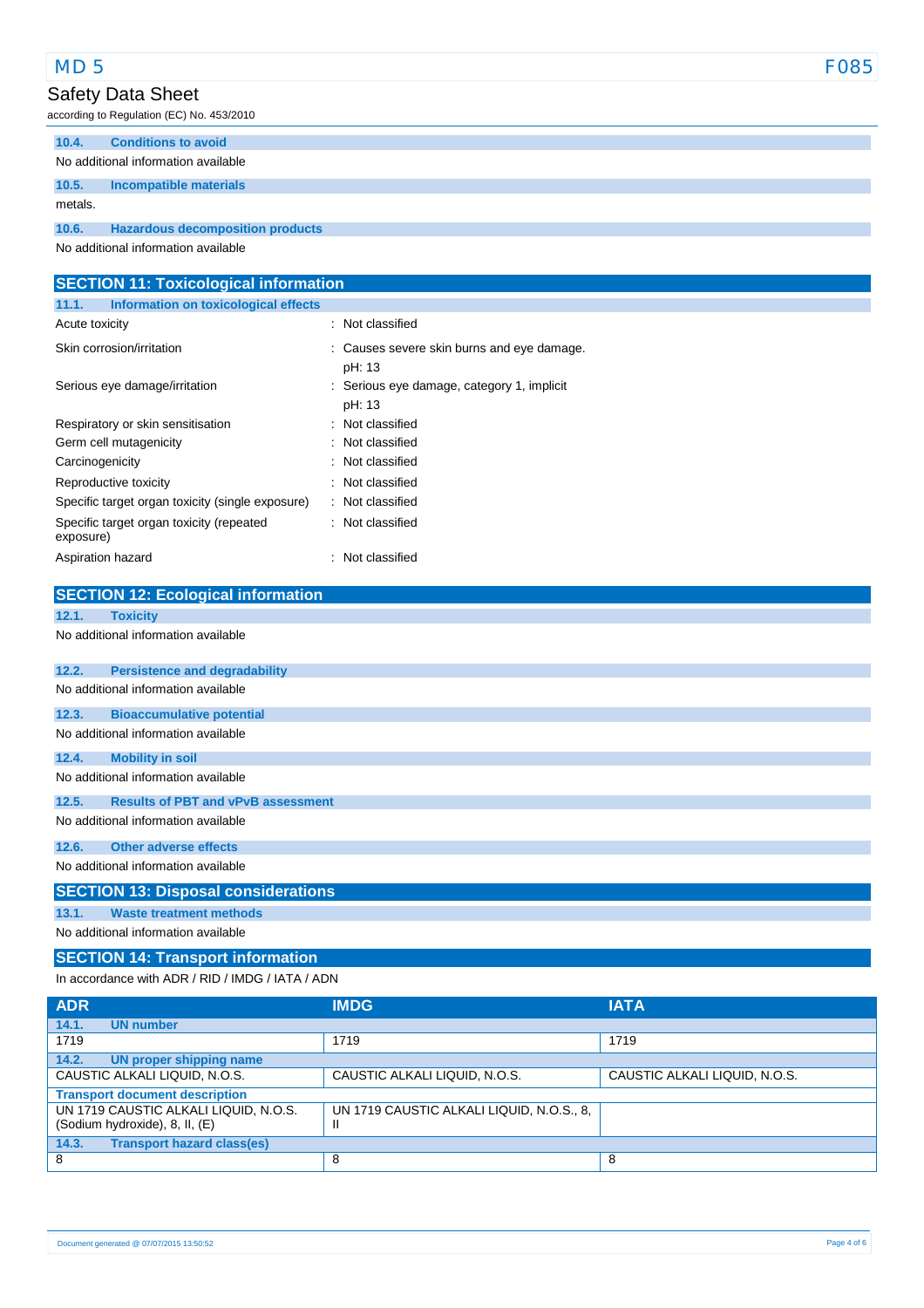according to Regulation (EC) No. 453/2010

| <b>ADR</b>                            | <b>IMDG</b>                                                | <b>IATA</b>                        |
|---------------------------------------|------------------------------------------------------------|------------------------------------|
| 8                                     |                                                            |                                    |
| 14.4.<br><b>Packing group</b>         |                                                            |                                    |
|                                       |                                                            |                                    |
| 14.5.<br><b>Environmental hazards</b> |                                                            |                                    |
| Dangerous for the environment: No     | Dangerous for the environment : No<br>Marine pollutant: No | Dangerous for the environment : No |
|                                       | No supplementary information available                     |                                    |

### **14.6. Special precautions for user**

| - Overland transport                                         |                                        |
|--------------------------------------------------------------|----------------------------------------|
| Classification code (ADR)                                    | C5<br>÷                                |
| Special provisions (ADR)                                     | 274<br>t                               |
| Limited quantities (ADR)                                     | 1 <sub>L</sub>                         |
| Excepted quantities (ADR)                                    | E <sub>2</sub><br>÷.                   |
| Packing instructions (ADR)                                   | P001, IBC02                            |
| Mixed packing provisions (ADR)                               | MP15<br>÷                              |
| Portable tank and bulk container instructions<br>(ADR)       | $:$ T11                                |
| Portable tank and bulk container special<br>provisions (ADR) | : TP2, TP27                            |
| Tank code (ADR)                                              | L4BN<br>$\ddot{\phantom{a}}$           |
| Vehicle for tank carriage                                    | ÷<br>AT                                |
| Transport category (ADR)                                     | $\overline{2}$<br>İ                    |
| Hazard identification number (Kemler No.)                    | $\ddot{\phantom{a}}$<br>80             |
| Orange plates                                                | İ                                      |
|                                                              | <b>80</b>                              |
|                                                              | 1719                                   |
| Tunnel restriction code (ADR)                                | ÷<br>Е                                 |
| EAC code                                                     | 2R<br>÷                                |
|                                                              |                                        |
| - Transport by sea                                           |                                        |
| Special provisions (IMDG)                                    | 274<br>÷                               |
| Limited quantities (IMDG)                                    | 1 L<br>t                               |
| Excepted quantities (IMDG)                                   | E <sub>2</sub><br>$\ddot{\phantom{a}}$ |
| Packing instructions (IMDG)                                  | P001                                   |
| IBC packing instructions (IMDG)                              | IBC02<br>÷                             |
| Tank instructions (IMDG)                                     | T <sub>11</sub>                        |
| Tank special provisions (IMDG)                               | <b>TP2, TP27</b><br>t                  |
| EmS-No. (Fire)                                               | $F-A$                                  |
| EmS-No. (Spillage)                                           | $S-B$<br>÷                             |
| Stowage category (IMDG)                                      | A<br>÷.                                |
| - Air transport                                              |                                        |
| PCA Excepted quantities (IATA)                               | E <sub>2</sub><br>÷                    |
| PCA Limited quantities (IATA)                                | Y840<br>İ,                             |
| PCA limited quantity max net quantity (IATA)                 | t<br>0.5L                              |
| PCA packing instructions (IATA)                              | 851<br>İ                               |
| PCA max net quantity (IATA)                                  | 1L<br>÷                                |
| CAO packing instructions (IATA)                              | Ì.<br>855                              |
| CAO max net quantity (IATA)                                  | ÷<br>30L                               |
| Special provisions (IATA)                                    | A <sub>3</sub><br>$\ddot{\phantom{a}}$ |
| ERG code (IATA)                                              | 8L                                     |

**14.7. Transport in bulk according to Annex II of MARPOL 73/78 and the IBC Code**

IBC code : Not applicable.

## 11/06/2015 EN (English) 5/6 Document generated @ 07/07/2015 13:50:52 Page 5 of 6